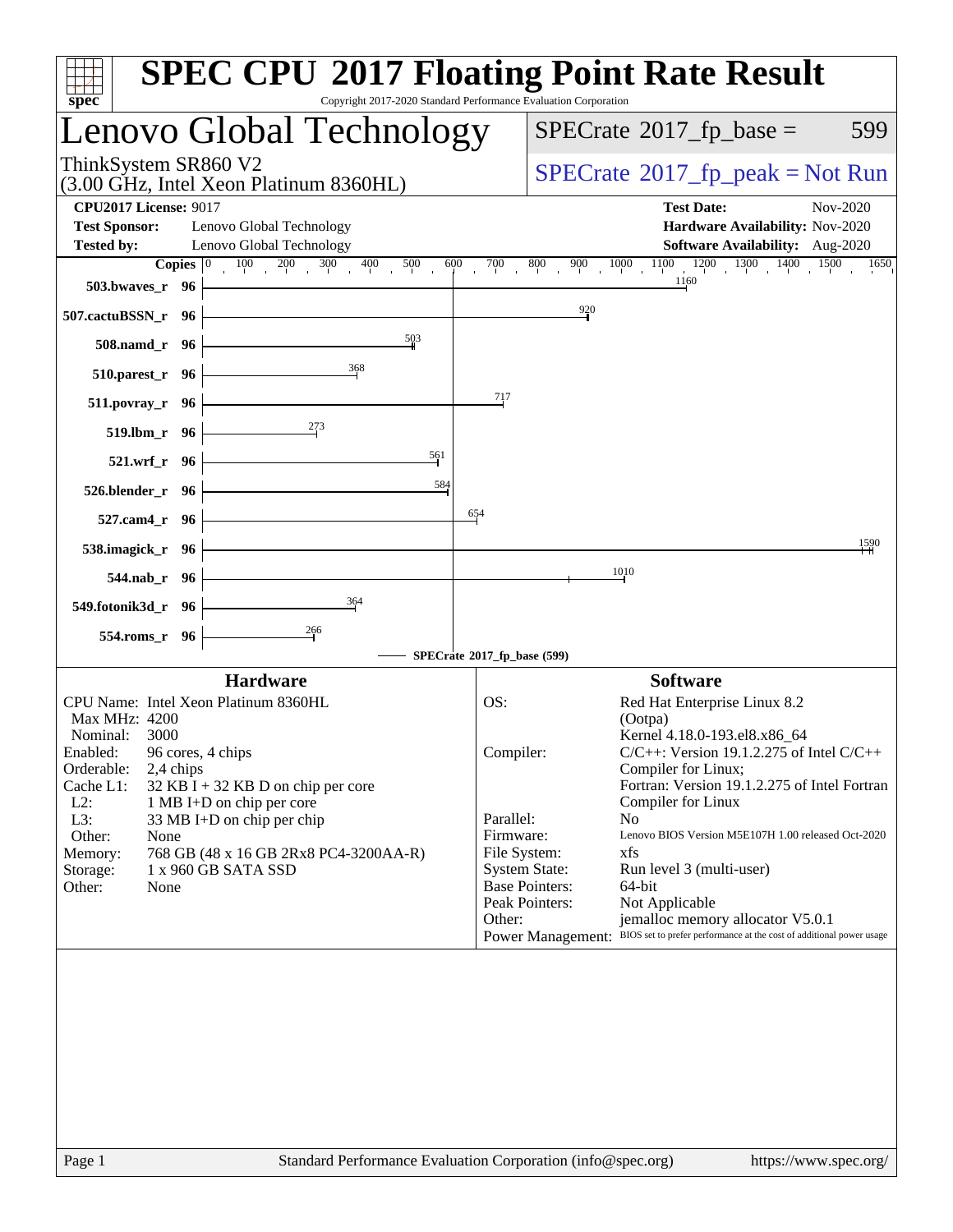

## Lenovo Global Technology

(3.00 GHz, Intel Xeon Platinum 8360HL)

 $SPECTate@2017_fp\_base = 599$ 

### ThinkSystem SR860 V2<br>(3.00 GHz, Intel Yogn Platinum 8360H) [SPECrate](http://www.spec.org/auto/cpu2017/Docs/result-fields.html#SPECrate2017fppeak)®[2017\\_fp\\_peak = N](http://www.spec.org/auto/cpu2017/Docs/result-fields.html#SPECrate2017fppeak)ot Run

**[CPU2017 License:](http://www.spec.org/auto/cpu2017/Docs/result-fields.html#CPU2017License)** 9017 **[Test Date:](http://www.spec.org/auto/cpu2017/Docs/result-fields.html#TestDate)** Nov-2020

**[Test Sponsor:](http://www.spec.org/auto/cpu2017/Docs/result-fields.html#TestSponsor)** Lenovo Global Technology **[Hardware Availability:](http://www.spec.org/auto/cpu2017/Docs/result-fields.html#HardwareAvailability)** Nov-2020

**[Tested by:](http://www.spec.org/auto/cpu2017/Docs/result-fields.html#Testedby)** Lenovo Global Technology **[Software Availability:](http://www.spec.org/auto/cpu2017/Docs/result-fields.html#SoftwareAvailability)** Aug-2020

#### **[Results Table](http://www.spec.org/auto/cpu2017/Docs/result-fields.html#ResultsTable)**

| <b>Base</b>                      |               |                |                |                | <b>Peak</b> |                |             |               |                |              |                |              |                |              |
|----------------------------------|---------------|----------------|----------------|----------------|-------------|----------------|-------------|---------------|----------------|--------------|----------------|--------------|----------------|--------------|
| <b>Benchmark</b>                 | <b>Copies</b> | <b>Seconds</b> | Ratio          | <b>Seconds</b> | Ratio       | <b>Seconds</b> | Ratio       | <b>Copies</b> | <b>Seconds</b> | <b>Ratio</b> | <b>Seconds</b> | <b>Ratio</b> | <b>Seconds</b> | <b>Ratio</b> |
| 503.bwaves_r                     | 96            | 833            | 1160           | 832            | 1160        | 833            | <b>1160</b> |               |                |              |                |              |                |              |
| 507.cactuBSSN r                  | 96            | 132            | 920            | 132            | 918         | 132            | 922         |               |                |              |                |              |                |              |
| $508$ .namd_r                    | 96            | 182            | 501            | 181            | 503         | 180            | 507         |               |                |              |                |              |                |              |
| 510.parest_r                     | 96            | 682            | 368            | 682            | 368         | 683            | 368         |               |                |              |                |              |                |              |
| 511.povray_r                     | 96            | 312            | 719            | 312            | 717         | 313            | 717         |               |                |              |                |              |                |              |
| 519.lbm r                        | 96            | 371            | 272            | 371            | 273         | 371            | 273         |               |                |              |                |              |                |              |
| $521$ .wrf r                     | 96            | 383            | 561            | 383            | 562         | 384            | 561         |               |                |              |                |              |                |              |
| 526.blender r                    | 96            | 250            | 584            | 250            | 586         | 250            | 584         |               |                |              |                |              |                |              |
| $527$ .cam $4r$                  | 96            | 256            | 656            | 257            | 654         | 257            | 654         |               |                |              |                |              |                |              |
| 538.imagick_r                    | 96            | 151            | 1580           | 149            | 1600        | <b>150</b>     | 1590        |               |                |              |                |              |                |              |
| 544.nab r                        | 96            | 161            | 1010           | 185            | 875         | 160            | 1010        |               |                |              |                |              |                |              |
| 549.fotonik3d_r                  | 96            | 1028           | 364            | 1029           | 364         | 1028           | 364         |               |                |              |                |              |                |              |
| $554$ .roms_r                    | 96            | 572            | 267            | 575            | 265         | 574            | 266         |               |                |              |                |              |                |              |
| $SPECrate^{\circ}2017$ fp base = |               |                | 599            |                |             |                |             |               |                |              |                |              |                |              |
| $SPECrate^{\circ}2017$ fp peak = |               |                | <b>Not Run</b> |                |             |                |             |               |                |              |                |              |                |              |

Results appear in the [order in which they were run](http://www.spec.org/auto/cpu2017/Docs/result-fields.html#RunOrder). Bold underlined text [indicates a median measurement.](http://www.spec.org/auto/cpu2017/Docs/result-fields.html#Median)

#### **[Submit Notes](http://www.spec.org/auto/cpu2017/Docs/result-fields.html#SubmitNotes)**

 The numactl mechanism was used to bind copies to processors. The config file option 'submit' was used to generate numactl commands to bind each copy to a specific processor. For details, please see the config file.

### **[Operating System Notes](http://www.spec.org/auto/cpu2017/Docs/result-fields.html#OperatingSystemNotes)**

Stack size set to unlimited using "ulimit -s unlimited"

#### **[Environment Variables Notes](http://www.spec.org/auto/cpu2017/Docs/result-fields.html#EnvironmentVariablesNotes)**

Environment variables set by runcpu before the start of the run: LD\_LIBRARY\_PATH = "/home/cpu2017-1.1.0-ic19.1u2/lib/intel64:/home/cpu2017-1.1.0-ic19.1u2/j e5.0.1-64" MALLOC\_CONF = "retain:true"

#### **[General Notes](http://www.spec.org/auto/cpu2017/Docs/result-fields.html#GeneralNotes)**

 Binaries compiled on a system with 1x Intel Core i9-7980XE CPU + 64GB RAM memory using Redhat Enterprise Linux 8.0 Transparent Huge Pages enabled by default

#### **(Continued on next page)**

Page 2 Standard Performance Evaluation Corporation [\(info@spec.org\)](mailto:info@spec.org) <https://www.spec.org/>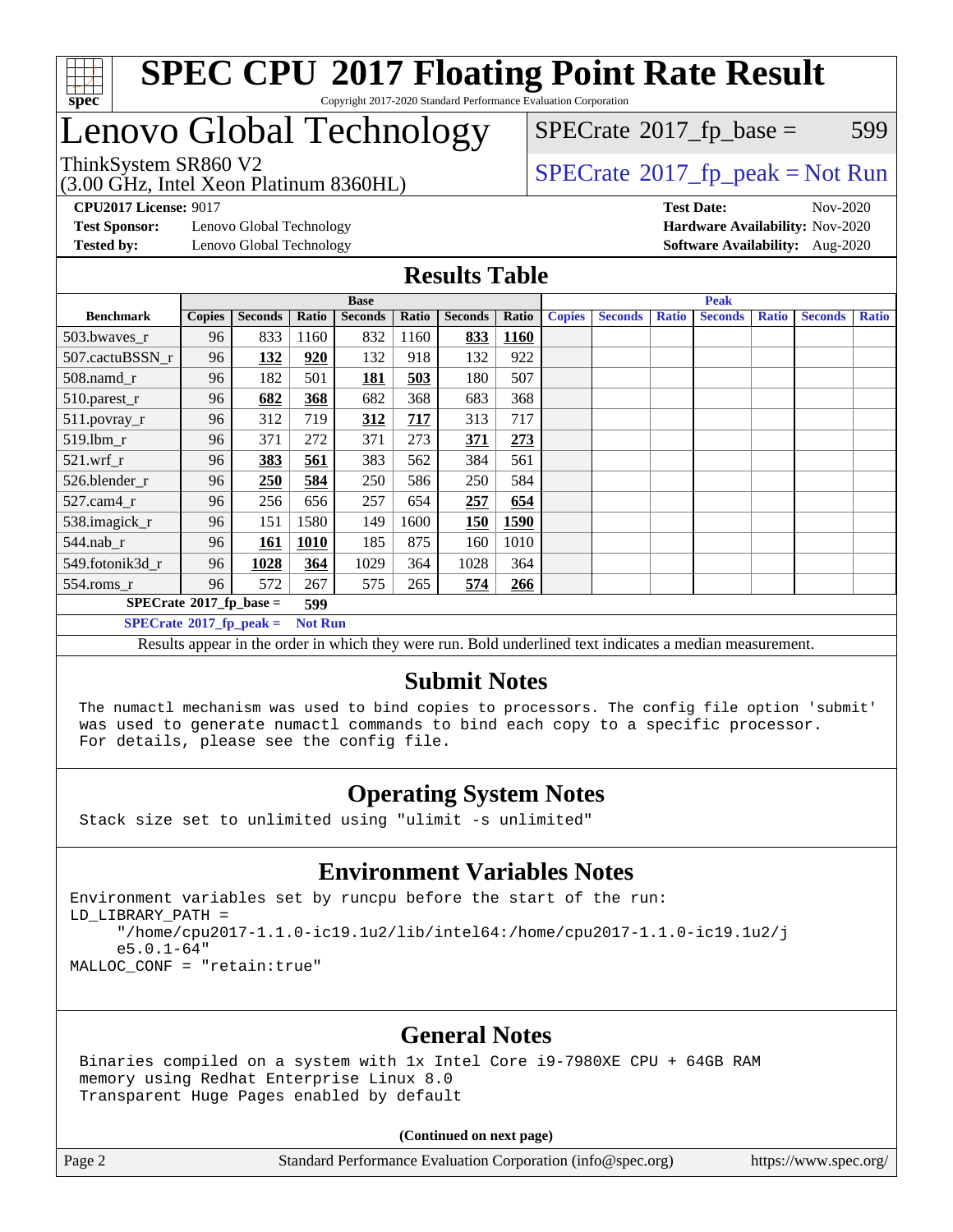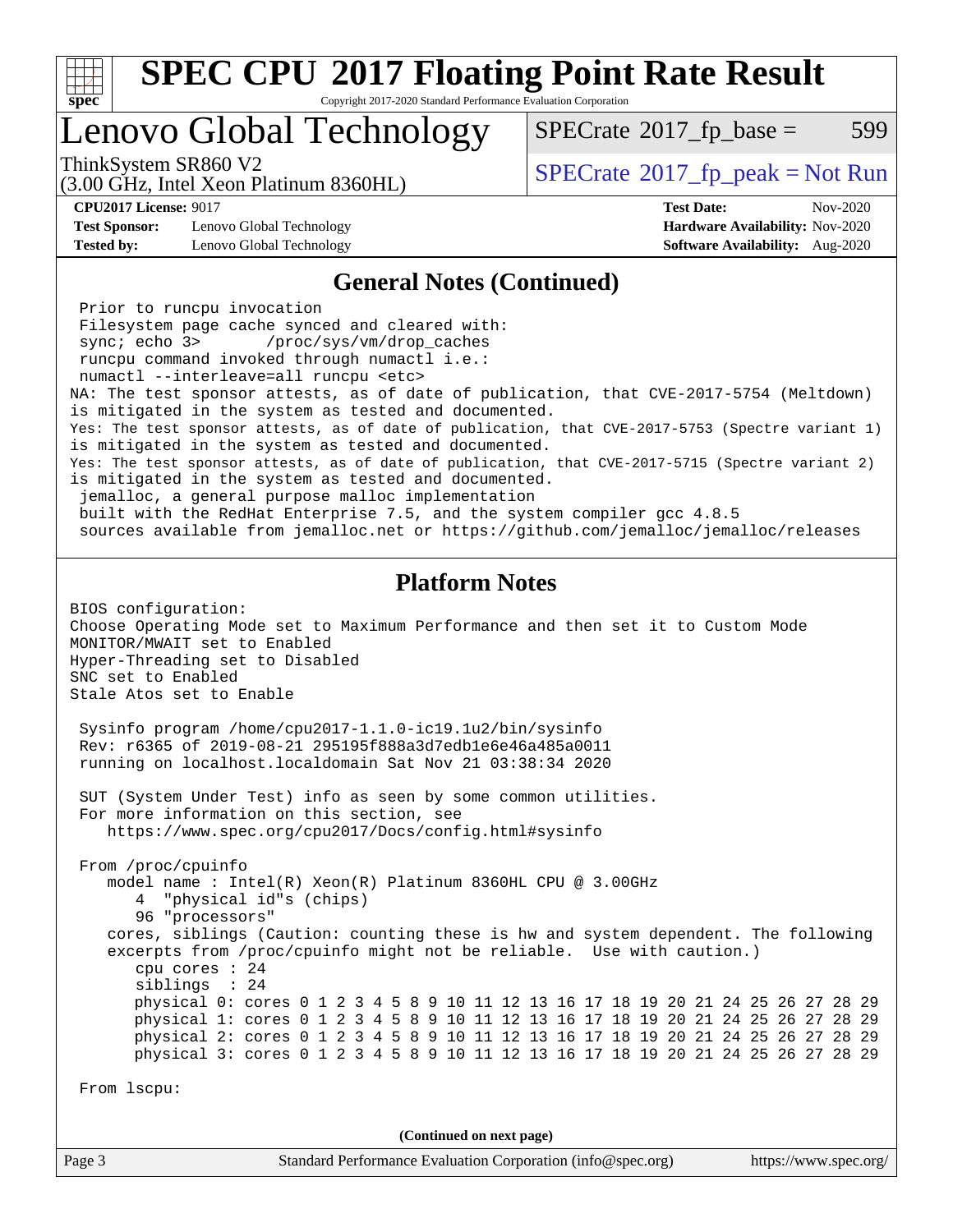

### Lenovo Global Technology

 $SPECTate@2017_fp\_base = 599$ 

(3.00 GHz, Intel Xeon Platinum 8360HL)

ThinkSystem SR860 V2<br>(3.00 GHz, Intel Yogn Platinum 8360H) [SPECrate](http://www.spec.org/auto/cpu2017/Docs/result-fields.html#SPECrate2017fppeak)®[2017\\_fp\\_peak = N](http://www.spec.org/auto/cpu2017/Docs/result-fields.html#SPECrate2017fppeak)ot Run

**[Test Sponsor:](http://www.spec.org/auto/cpu2017/Docs/result-fields.html#TestSponsor)** Lenovo Global Technology **[Hardware Availability:](http://www.spec.org/auto/cpu2017/Docs/result-fields.html#HardwareAvailability)** Nov-2020 **[Tested by:](http://www.spec.org/auto/cpu2017/Docs/result-fields.html#Testedby)** Lenovo Global Technology **[Software Availability:](http://www.spec.org/auto/cpu2017/Docs/result-fields.html#SoftwareAvailability)** Aug-2020

**[CPU2017 License:](http://www.spec.org/auto/cpu2017/Docs/result-fields.html#CPU2017License)** 9017 **[Test Date:](http://www.spec.org/auto/cpu2017/Docs/result-fields.html#TestDate)** Nov-2020

#### **[Platform Notes \(Continued\)](http://www.spec.org/auto/cpu2017/Docs/result-fields.html#PlatformNotes)**

| Architecture:                | x86 64                                                                              |
|------------------------------|-------------------------------------------------------------------------------------|
| $CPU$ op-mode( $s$ ):        | $32$ -bit, $64$ -bit                                                                |
| Byte Order:                  | Little Endian                                                                       |
| CPU(s):                      | 96                                                                                  |
| On-line CPU $(s)$ list: 0-95 |                                                                                     |
| Thread( $s$ ) per core:      | $\mathbf{1}$                                                                        |
| Core(s) per socket:          | 24                                                                                  |
| Socket(s):                   | 4                                                                                   |
| NUMA $node(s)$ :             | 8                                                                                   |
| Vendor ID:                   | GenuineIntel                                                                        |
| CPU family:                  | 6                                                                                   |
| Model:                       | 85                                                                                  |
| Model name:                  | $Intel(R) Xeon(R) Platinum 8360HL CPU @ 3.00GHz$                                    |
| Stepping:                    | 11                                                                                  |
| CPU MHz:                     | 1430.188                                                                            |
| CPU max MHz:                 | 4200.0000                                                                           |
| CPU min MHz:                 | 1200.0000                                                                           |
| BogoMIPS:                    | 6000.00                                                                             |
| Virtualization:              | $VT - x$                                                                            |
| Lld cache:                   | 32K                                                                                 |
| Lli cache:                   | 32K                                                                                 |
| L2 cache:                    | 1024K                                                                               |
| L3 cache:                    | 33792K                                                                              |
| NUMA node0 CPU(s):           | $0 - 2$ , $6 - 8$ , $12 - 14$ , $18 - 20$                                           |
| NUMA nodel CPU(s):           | $3 - 5$ , $9 - 11$ , $15 - 17$ , $21 - 23$                                          |
| NUMA $node2$ $CPU(s):$       | $24 - 26$ , 30 - 32, 36 - 38, 42 - 44                                               |
| NUMA node3 CPU(s):           | $27 - 29$ , $33 - 35$ , $39 - 41$ , $45 - 47$                                       |
| NUMA $node4$ CPU $(s)$ :     | $48 - 50, 54 - 56, 60 - 62, 66 - 68$                                                |
| NUMA $node5$ CPU $(s)$ :     | $51 - 53, 57 - 59, 63 - 65, 69 - 71$                                                |
| NUMA node6 CPU(s):           | $72 - 74, 78 - 80, 84 - 86, 90 - 92$                                                |
| NUMA $node7$ CPU $(s)$ :     | $75 - 77, 81 - 83, 87 - 89, 93 - 95$                                                |
| Flags:                       | fpu vme de pse tsc msr pae mce cx8 apic sep mtrr pge mca cmov                       |
|                              | pat pse36 clflush dts acpi mmx fxsr sse sse2 ss ht tm pbe syscall nx pdpelgb rdtscp |
|                              | lm constant_tsc art arch_perfmon pebs bts rep_good nopl xtopology nonstop_tsc cpuid |
|                              | aperfmperf pni pclmulqdq dtes64 monitor ds_cpl vmx smx est tm2 ssse3 sdbg fma cx16  |
|                              | xtpr pdcm pcid dca sse4_1 sse4_2 x2apic movbe popcnt tsc_deadline_timer aes xsave   |
|                              | avx f16c rdrand lahf_lm abm 3dnowprefetch cpuid_fault epb cat_13 cdp_13             |
|                              | invpcid_single intel_ppin ssbd mba ibrs ibpb stibp ibrs_enhanced tpr_shadow vnmi    |

 flexpriority ept vpid fsgsbase tsc\_adjust bmi1 hle avx2 smep bmi2 erms invpcid rtm cqm mpx rdt\_a avx512f avx512dq rdseed adx smap clflushopt clwb intel\_pt avx512cd avx512bw avx512vl xsaveopt xsavec xgetbv1 xsaves cqm\_llc cqm\_occup\_llc cqm\_mbm\_total cqm\_mbm\_local avx512\_bf16 dtherm ida arat pln pts pku ospke avx512\_vnni md\_clear flush\_l1d arch\_capabilities

 /proc/cpuinfo cache data cache size : 33792 KB

**(Continued on next page)**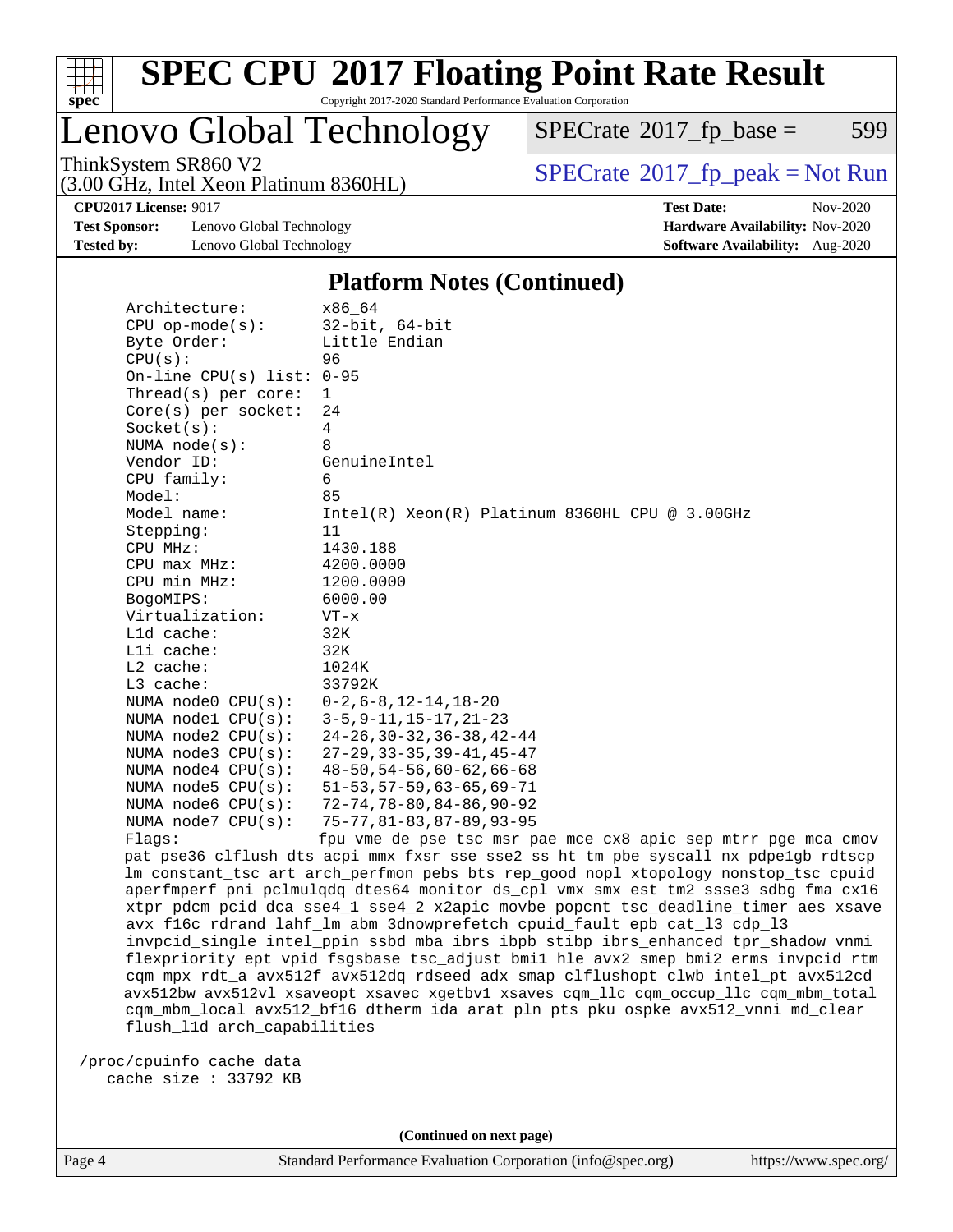

# **[SPEC CPU](http://www.spec.org/auto/cpu2017/Docs/result-fields.html#SPECCPU2017FloatingPointRateResult)[2017 Floating Point Rate Result](http://www.spec.org/auto/cpu2017/Docs/result-fields.html#SPECCPU2017FloatingPointRateResult)**

Copyright 2017-2020 Standard Performance Evaluation Corporation

### Lenovo Global Technology

 $SPECTate@2017_fp\_base = 599$ 

(3.00 GHz, Intel Xeon Platinum 8360HL) ThinkSystem SR860 V2<br>(3.00 GHz, Intel Xeon Platinum 8360HI)  $\vert$  [SPECrate](http://www.spec.org/auto/cpu2017/Docs/result-fields.html#SPECrate2017fppeak)®[2017\\_fp\\_peak = N](http://www.spec.org/auto/cpu2017/Docs/result-fields.html#SPECrate2017fppeak)ot Run

**[CPU2017 License:](http://www.spec.org/auto/cpu2017/Docs/result-fields.html#CPU2017License)** 9017 **[Test Date:](http://www.spec.org/auto/cpu2017/Docs/result-fields.html#TestDate)** Nov-2020

**[Test Sponsor:](http://www.spec.org/auto/cpu2017/Docs/result-fields.html#TestSponsor)** Lenovo Global Technology **[Hardware Availability:](http://www.spec.org/auto/cpu2017/Docs/result-fields.html#HardwareAvailability)** Nov-2020 **[Tested by:](http://www.spec.org/auto/cpu2017/Docs/result-fields.html#Testedby)** Lenovo Global Technology **[Software Availability:](http://www.spec.org/auto/cpu2017/Docs/result-fields.html#SoftwareAvailability)** Aug-2020

#### **[Platform Notes \(Continued\)](http://www.spec.org/auto/cpu2017/Docs/result-fields.html#PlatformNotes)**

Page 5 Standard Performance Evaluation Corporation [\(info@spec.org\)](mailto:info@spec.org) <https://www.spec.org/>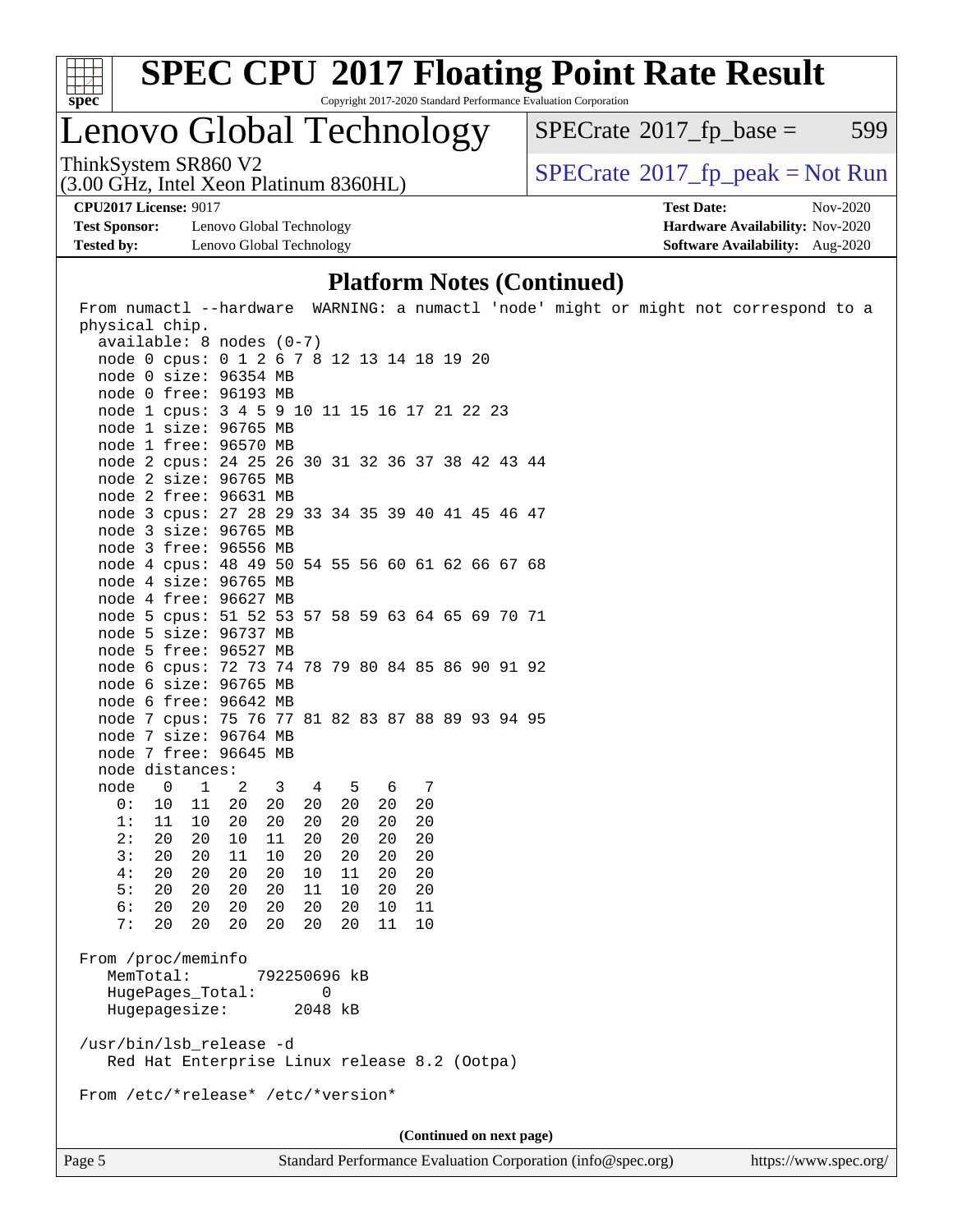

# **[SPEC CPU](http://www.spec.org/auto/cpu2017/Docs/result-fields.html#SPECCPU2017FloatingPointRateResult)[2017 Floating Point Rate Result](http://www.spec.org/auto/cpu2017/Docs/result-fields.html#SPECCPU2017FloatingPointRateResult)**

Copyright 2017-2020 Standard Performance Evaluation Corporation

## Lenovo Global Technology

 $SPECTate@2017_fp\_base = 599$ 

(3.00 GHz, Intel Xeon Platinum 8360HL)

**[CPU2017 License:](http://www.spec.org/auto/cpu2017/Docs/result-fields.html#CPU2017License)** 9017 **[Test Date:](http://www.spec.org/auto/cpu2017/Docs/result-fields.html#TestDate)** Nov-2020

**[Test Sponsor:](http://www.spec.org/auto/cpu2017/Docs/result-fields.html#TestSponsor)** Lenovo Global Technology **[Hardware Availability:](http://www.spec.org/auto/cpu2017/Docs/result-fields.html#HardwareAvailability)** Nov-2020 **[Tested by:](http://www.spec.org/auto/cpu2017/Docs/result-fields.html#Testedby)** Lenovo Global Technology **[Software Availability:](http://www.spec.org/auto/cpu2017/Docs/result-fields.html#SoftwareAvailability)** Aug-2020

ThinkSystem SR860 V2<br>(3.00 GHz, Intel Xeon Platinum 8360HI) [SPECrate](http://www.spec.org/auto/cpu2017/Docs/result-fields.html#SPECrate2017fppeak)®[2017\\_fp\\_peak = N](http://www.spec.org/auto/cpu2017/Docs/result-fields.html#SPECrate2017fppeak)ot Run

#### **[Platform Notes \(Continued\)](http://www.spec.org/auto/cpu2017/Docs/result-fields.html#PlatformNotes)**

| os-release:<br>NAME="Red Hat Enterprise Linux"<br>VERSION="8.2 (Ootpa)"<br>ID="rhel"<br>ID_LIKE="fedora"<br>VERSION ID="8.2"<br>PLATFORM_ID="platform:el8"<br>PRETTY_NAME="Red Hat Enterprise Linux 8.2 (Ootpa)"<br>ANSI_COLOR="0;31"<br>redhat-release: Red Hat Enterprise Linux release 8.2 (Ootpa)<br>system-release: Red Hat Enterprise Linux release 8.2 (Ootpa)<br>system-release-cpe: cpe:/o:redhat:enterprise_linux:8.2:ga |
|------------------------------------------------------------------------------------------------------------------------------------------------------------------------------------------------------------------------------------------------------------------------------------------------------------------------------------------------------------------------------------------------------------------------------------|
| uname $-a$ :<br>Linux localhost.localdomain 4.18.0-193.el8.x86_64 #1 SMP Fri Mar 27 14:35:58 UTC 2020<br>x86_64 x86_64 x86_64 GNU/Linux                                                                                                                                                                                                                                                                                            |
| Kernel self-reported vulnerability status:                                                                                                                                                                                                                                                                                                                                                                                         |
| itlb_multihit:<br>Not affected<br>CVE-2018-3620 (L1 Terminal Fault):<br>Not affected<br>Microarchitectural Data Sampling:<br>Not affected<br>CVE-2017-5754 (Meltdown):<br>Not affected<br>CVE-2018-3639 (Speculative Store Bypass): Mitigation: Speculative Store Bypass disabled                                                                                                                                                  |
| via prctl and seccomp<br>Mitigation: usercopy/swapgs barriers and __user<br>$CVE-2017-5753$ (Spectre variant 1):<br>pointer sanitization                                                                                                                                                                                                                                                                                           |
| $CVE-2017-5715$ (Spectre variant 2):<br>Mitigation: Enhanced IBRS, IBPB: conditional,<br>RSB filling                                                                                                                                                                                                                                                                                                                               |
| Not affected<br>tsx_async_abort:                                                                                                                                                                                                                                                                                                                                                                                                   |
| run-level 3 Nov 21 03:37                                                                                                                                                                                                                                                                                                                                                                                                           |
| SPEC is set to: /home/cpu2017-1.1.0-ic19.1u2<br>Type Size Used Avail Use% Mounted on<br>Filesystem<br>/dev/sda3<br>xfs 892G 36G 856G<br>$5\%$ /                                                                                                                                                                                                                                                                                    |
| From /sys/devices/virtual/dmi/id<br>Lenovo M5E107H-1.00 10/18/2020<br>BIOS:<br>Vendor:<br>Lenovo<br>Product: ThinkSystem SR860 V2<br>Product Family: ThinkSystem<br>Serial:<br>none                                                                                                                                                                                                                                                |
| Additional information from dmidecode follows. WARNING: Use caution when you interpret<br>this section. The 'dmidecode' program reads system data which is "intended to allow<br>hardware to be accurately determined", but the intent may not be met, as there are                                                                                                                                                                |
| (Continued on next page)                                                                                                                                                                                                                                                                                                                                                                                                           |

Page 6 Standard Performance Evaluation Corporation [\(info@spec.org\)](mailto:info@spec.org) <https://www.spec.org/>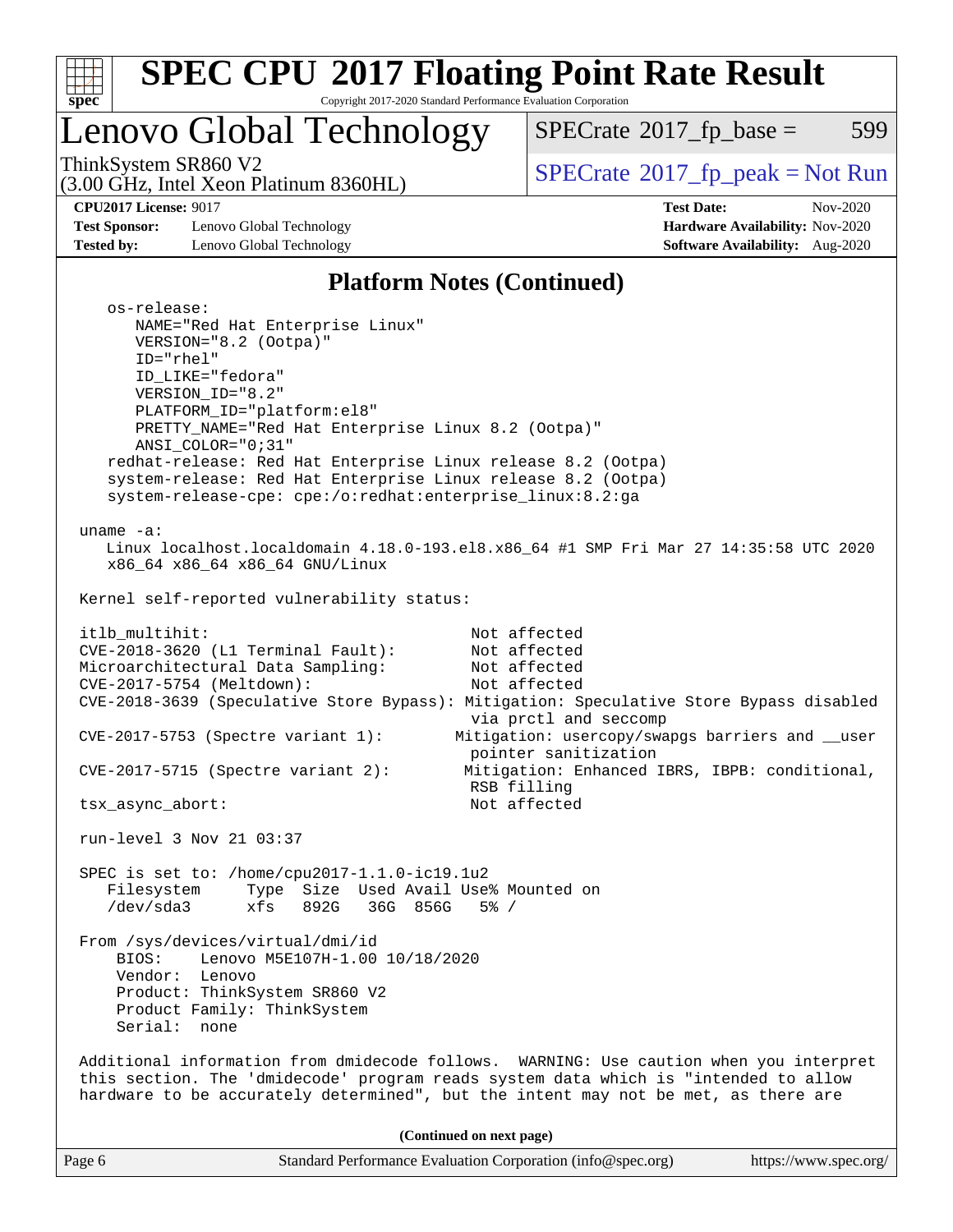

## Lenovo Global Technology

(3.00 GHz, Intel Xeon Platinum 8360HL)

ThinkSystem SR860 V2<br>  $\begin{array}{c} \text{SPECTR} \\ \text{SPECTR} \\ \text{SPECTR} \end{array}$  [SPECrate](http://www.spec.org/auto/cpu2017/Docs/result-fields.html#SPECrate2017fppeak)®[2017\\_fp\\_peak = N](http://www.spec.org/auto/cpu2017/Docs/result-fields.html#SPECrate2017fppeak)ot Run

 $SPECTate@2017_fp\_base = 599$ 

**[Test Sponsor:](http://www.spec.org/auto/cpu2017/Docs/result-fields.html#TestSponsor)** Lenovo Global Technology **[Hardware Availability:](http://www.spec.org/auto/cpu2017/Docs/result-fields.html#HardwareAvailability)** Nov-2020 **[Tested by:](http://www.spec.org/auto/cpu2017/Docs/result-fields.html#Testedby)** Lenovo Global Technology **[Software Availability:](http://www.spec.org/auto/cpu2017/Docs/result-fields.html#SoftwareAvailability)** Aug-2020

**[CPU2017 License:](http://www.spec.org/auto/cpu2017/Docs/result-fields.html#CPU2017License)** 9017 **[Test Date:](http://www.spec.org/auto/cpu2017/Docs/result-fields.html#TestDate)** Nov-2020

#### **[Platform Notes \(Continued\)](http://www.spec.org/auto/cpu2017/Docs/result-fields.html#PlatformNotes)**

 frequent changes to hardware, firmware, and the "DMTF SMBIOS" standard. Memory:

48x SK Hynix HMA82GR7CJR8N-XN 16 GB 2 rank 3200

(End of data from sysinfo program)

#### **[Compiler Version Notes](http://www.spec.org/auto/cpu2017/Docs/result-fields.html#CompilerVersionNotes)**

============================================================================== C | 519.lbm\_r(base) 538.imagick\_r(base) 544.nab\_r(base) ------------------------------------------------------------------------------ Intel(R) C Compiler for applications running on Intel(R) 64, Version 19.1.2.275 Build 20200604 Copyright (C) 1985-2020 Intel Corporation. All rights reserved. ------------------------------------------------------------------------------ ==============================================================================  $C++$  | 508.namd\_r(base) 510.parest\_r(base) ------------------------------------------------------------------------------ Intel(R) C++ Compiler for applications running on Intel(R) 64, Version 19.1.2.275 Build 20200604 Copyright (C) 1985-2020 Intel Corporation. All rights reserved. ------------------------------------------------------------------------------ ==============================================================================  $C++$ ,  $C$  | 511.povray\_r(base) 526.blender\_r(base) ------------------------------------------------------------------------------ Intel(R) C++ Compiler for applications running on Intel(R) 64, Version 19.1.2.275 Build 20200604 Copyright (C) 1985-2020 Intel Corporation. All rights reserved. Intel(R) C Compiler for applications running on Intel(R) 64, Version 19.1.2.275 Build 20200604 Copyright (C) 1985-2020 Intel Corporation. All rights reserved. ------------------------------------------------------------------------------ ============================================================================== C++, C, Fortran | 507.cactuBSSN\_r(base) ------------------------------------------------------------------------------ Intel(R)  $C++$  Compiler for applications running on Intel(R) 64, Version 19.1.2.275 Build 20200604 Copyright (C) 1985-2020 Intel Corporation. All rights reserved. Intel(R) C Compiler for applications running on Intel(R)  $64$ , Version 19.1.2.275 Build 20200604 Copyright (C) 1985-2020 Intel Corporation. All rights reserved. Intel(R) Fortran Intel(R) 64 Compiler for applications running on Intel(R) 64, Version 19.1.2.275 Build 20200623

**(Continued on next page)**

| Page 7<br>Standard Performance Evaluation Corporation (info@spec.org)<br>https://www.spec.org/ |
|------------------------------------------------------------------------------------------------|
|------------------------------------------------------------------------------------------------|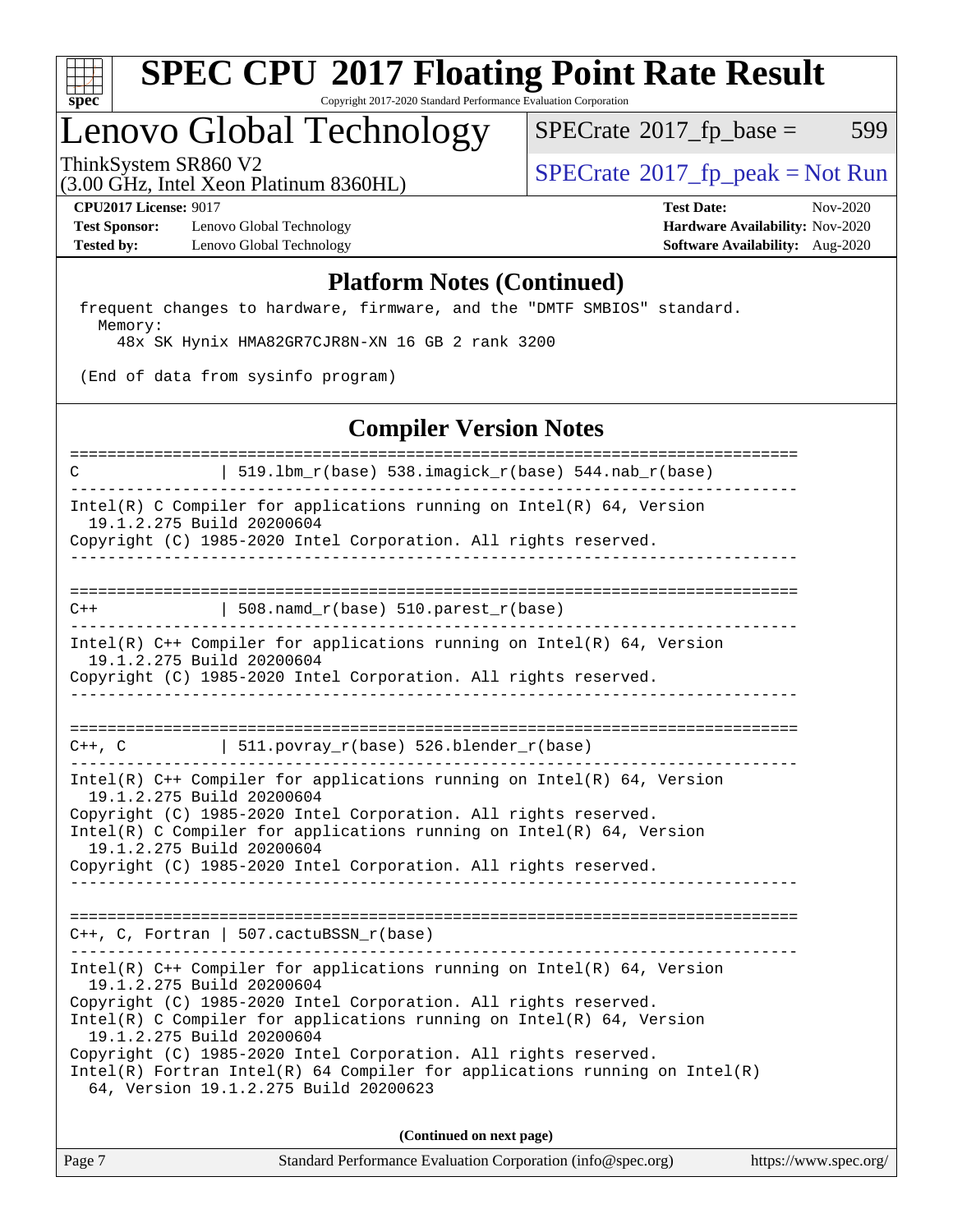

### Lenovo Global Technology

 $SPECTate@2017_fp\_base = 599$ 

(3.00 GHz, Intel Xeon Platinum 8360HL)

ThinkSystem SR860 V2<br>  $\begin{array}{c} \text{SPECTR} \\ \text{SPECTR} \\ \text{SPECTR} \end{array}$  [SPECrate](http://www.spec.org/auto/cpu2017/Docs/result-fields.html#SPECrate2017fppeak)®[2017\\_fp\\_peak = N](http://www.spec.org/auto/cpu2017/Docs/result-fields.html#SPECrate2017fppeak)ot Run

**[Test Sponsor:](http://www.spec.org/auto/cpu2017/Docs/result-fields.html#TestSponsor)** Lenovo Global Technology **[Hardware Availability:](http://www.spec.org/auto/cpu2017/Docs/result-fields.html#HardwareAvailability)** Nov-2020 **[Tested by:](http://www.spec.org/auto/cpu2017/Docs/result-fields.html#Testedby)** Lenovo Global Technology **[Software Availability:](http://www.spec.org/auto/cpu2017/Docs/result-fields.html#SoftwareAvailability)** Aug-2020

**[CPU2017 License:](http://www.spec.org/auto/cpu2017/Docs/result-fields.html#CPU2017License)** 9017 **[Test Date:](http://www.spec.org/auto/cpu2017/Docs/result-fields.html#TestDate)** Nov-2020

### **[Compiler Version Notes \(Continued\)](http://www.spec.org/auto/cpu2017/Docs/result-fields.html#CompilerVersionNotes)**

Copyright (C) 1985-2020 Intel Corporation. All rights reserved.

============================================================================== Fortran | 503.bwaves\_r(base) 549.fotonik3d\_r(base) 554.roms\_r(base) ------------------------------------------------------------------------------ Intel(R) Fortran Intel(R) 64 Compiler for applications running on Intel(R) 64, Version 19.1.2.275 Build 20200623 Copyright (C) 1985-2020 Intel Corporation. All rights reserved.

------------------------------------------------------------------------------

------------------------------------------------------------------------------

==============================================================================

Fortran,  $C$  | 521.wrf\_r(base) 527.cam4\_r(base)

------------------------------------------------------------------------------ Intel(R) Fortran Intel(R) 64 Compiler for applications running on Intel(R) 64, Version 19.1.2.275 Build 20200623 Copyright (C) 1985-2020 Intel Corporation. All rights reserved. Intel(R) C Compiler for applications running on Intel(R) 64, Version 19.1.2.275 Build 20200604 Copyright (C) 1985-2020 Intel Corporation. All rights reserved. ------------------------------------------------------------------------------

### **[Base Compiler Invocation](http://www.spec.org/auto/cpu2017/Docs/result-fields.html#BaseCompilerInvocation)**

[C benchmarks](http://www.spec.org/auto/cpu2017/Docs/result-fields.html#Cbenchmarks): [icc](http://www.spec.org/cpu2017/results/res2020q4/cpu2017-20201123-24472.flags.html#user_CCbase_intel_icc_66fc1ee009f7361af1fbd72ca7dcefbb700085f36577c54f309893dd4ec40d12360134090235512931783d35fd58c0460139e722d5067c5574d8eaf2b3e37e92)

[C++ benchmarks:](http://www.spec.org/auto/cpu2017/Docs/result-fields.html#CXXbenchmarks) [icpc](http://www.spec.org/cpu2017/results/res2020q4/cpu2017-20201123-24472.flags.html#user_CXXbase_intel_icpc_c510b6838c7f56d33e37e94d029a35b4a7bccf4766a728ee175e80a419847e808290a9b78be685c44ab727ea267ec2f070ec5dc83b407c0218cded6866a35d07)

[Fortran benchmarks](http://www.spec.org/auto/cpu2017/Docs/result-fields.html#Fortranbenchmarks): [ifort](http://www.spec.org/cpu2017/results/res2020q4/cpu2017-20201123-24472.flags.html#user_FCbase_intel_ifort_8111460550e3ca792625aed983ce982f94888b8b503583aa7ba2b8303487b4d8a21a13e7191a45c5fd58ff318f48f9492884d4413fa793fd88dd292cad7027ca)

[Benchmarks using both Fortran and C](http://www.spec.org/auto/cpu2017/Docs/result-fields.html#BenchmarksusingbothFortranandC): [ifort](http://www.spec.org/cpu2017/results/res2020q4/cpu2017-20201123-24472.flags.html#user_CC_FCbase_intel_ifort_8111460550e3ca792625aed983ce982f94888b8b503583aa7ba2b8303487b4d8a21a13e7191a45c5fd58ff318f48f9492884d4413fa793fd88dd292cad7027ca) [icc](http://www.spec.org/cpu2017/results/res2020q4/cpu2017-20201123-24472.flags.html#user_CC_FCbase_intel_icc_66fc1ee009f7361af1fbd72ca7dcefbb700085f36577c54f309893dd4ec40d12360134090235512931783d35fd58c0460139e722d5067c5574d8eaf2b3e37e92)

[Benchmarks using both C and C++](http://www.spec.org/auto/cpu2017/Docs/result-fields.html#BenchmarksusingbothCandCXX): [icpc](http://www.spec.org/cpu2017/results/res2020q4/cpu2017-20201123-24472.flags.html#user_CC_CXXbase_intel_icpc_c510b6838c7f56d33e37e94d029a35b4a7bccf4766a728ee175e80a419847e808290a9b78be685c44ab727ea267ec2f070ec5dc83b407c0218cded6866a35d07) [icc](http://www.spec.org/cpu2017/results/res2020q4/cpu2017-20201123-24472.flags.html#user_CC_CXXbase_intel_icc_66fc1ee009f7361af1fbd72ca7dcefbb700085f36577c54f309893dd4ec40d12360134090235512931783d35fd58c0460139e722d5067c5574d8eaf2b3e37e92)

[Benchmarks using Fortran, C, and C++:](http://www.spec.org/auto/cpu2017/Docs/result-fields.html#BenchmarksusingFortranCandCXX) [icpc](http://www.spec.org/cpu2017/results/res2020q4/cpu2017-20201123-24472.flags.html#user_CC_CXX_FCbase_intel_icpc_c510b6838c7f56d33e37e94d029a35b4a7bccf4766a728ee175e80a419847e808290a9b78be685c44ab727ea267ec2f070ec5dc83b407c0218cded6866a35d07) [icc](http://www.spec.org/cpu2017/results/res2020q4/cpu2017-20201123-24472.flags.html#user_CC_CXX_FCbase_intel_icc_66fc1ee009f7361af1fbd72ca7dcefbb700085f36577c54f309893dd4ec40d12360134090235512931783d35fd58c0460139e722d5067c5574d8eaf2b3e37e92) [ifort](http://www.spec.org/cpu2017/results/res2020q4/cpu2017-20201123-24472.flags.html#user_CC_CXX_FCbase_intel_ifort_8111460550e3ca792625aed983ce982f94888b8b503583aa7ba2b8303487b4d8a21a13e7191a45c5fd58ff318f48f9492884d4413fa793fd88dd292cad7027ca)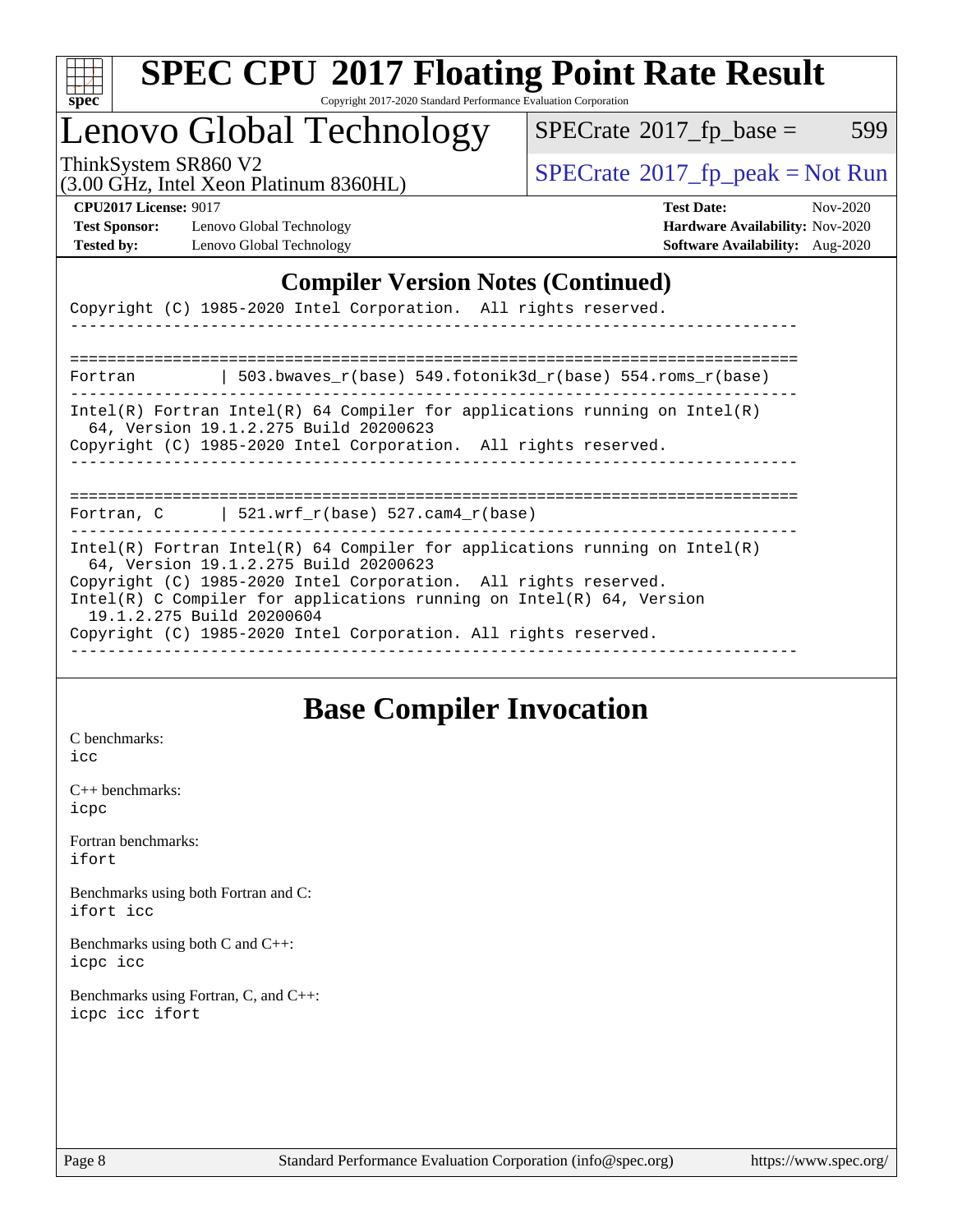

### Lenovo Global Technology

 $SPECTate@2017_fp\_base = 599$ 

(3.00 GHz, Intel Xeon Platinum 8360HL)

ThinkSystem SR860 V2<br>  $\begin{array}{c} \text{SPECrate} \textcirc 2017 \text{ fp\_peak} = \text{Not Run} \end{array}$  $\begin{array}{c} \text{SPECrate} \textcirc 2017 \text{ fp\_peak} = \text{Not Run} \end{array}$  $\begin{array}{c} \text{SPECrate} \textcirc 2017 \text{ fp\_peak} = \text{Not Run} \end{array}$ 

**[Test Sponsor:](http://www.spec.org/auto/cpu2017/Docs/result-fields.html#TestSponsor)** Lenovo Global Technology **[Hardware Availability:](http://www.spec.org/auto/cpu2017/Docs/result-fields.html#HardwareAvailability)** Nov-2020 **[Tested by:](http://www.spec.org/auto/cpu2017/Docs/result-fields.html#Testedby)** Lenovo Global Technology **[Software Availability:](http://www.spec.org/auto/cpu2017/Docs/result-fields.html#SoftwareAvailability)** Aug-2020

**[CPU2017 License:](http://www.spec.org/auto/cpu2017/Docs/result-fields.html#CPU2017License)** 9017 **[Test Date:](http://www.spec.org/auto/cpu2017/Docs/result-fields.html#TestDate)** Nov-2020

### **[Base Portability Flags](http://www.spec.org/auto/cpu2017/Docs/result-fields.html#BasePortabilityFlags)**

 503.bwaves\_r: [-DSPEC\\_LP64](http://www.spec.org/cpu2017/results/res2020q4/cpu2017-20201123-24472.flags.html#suite_basePORTABILITY503_bwaves_r_DSPEC_LP64) 507.cactuBSSN\_r: [-DSPEC\\_LP64](http://www.spec.org/cpu2017/results/res2020q4/cpu2017-20201123-24472.flags.html#suite_basePORTABILITY507_cactuBSSN_r_DSPEC_LP64) 508.namd\_r: [-DSPEC\\_LP64](http://www.spec.org/cpu2017/results/res2020q4/cpu2017-20201123-24472.flags.html#suite_basePORTABILITY508_namd_r_DSPEC_LP64) 510.parest\_r: [-DSPEC\\_LP64](http://www.spec.org/cpu2017/results/res2020q4/cpu2017-20201123-24472.flags.html#suite_basePORTABILITY510_parest_r_DSPEC_LP64) 511.povray\_r: [-DSPEC\\_LP64](http://www.spec.org/cpu2017/results/res2020q4/cpu2017-20201123-24472.flags.html#suite_basePORTABILITY511_povray_r_DSPEC_LP64) 519.lbm\_r: [-DSPEC\\_LP64](http://www.spec.org/cpu2017/results/res2020q4/cpu2017-20201123-24472.flags.html#suite_basePORTABILITY519_lbm_r_DSPEC_LP64) 521.wrf\_r: [-DSPEC\\_LP64](http://www.spec.org/cpu2017/results/res2020q4/cpu2017-20201123-24472.flags.html#suite_basePORTABILITY521_wrf_r_DSPEC_LP64) [-DSPEC\\_CASE\\_FLAG](http://www.spec.org/cpu2017/results/res2020q4/cpu2017-20201123-24472.flags.html#b521.wrf_r_baseCPORTABILITY_DSPEC_CASE_FLAG) [-convert big\\_endian](http://www.spec.org/cpu2017/results/res2020q4/cpu2017-20201123-24472.flags.html#user_baseFPORTABILITY521_wrf_r_convert_big_endian_c3194028bc08c63ac5d04de18c48ce6d347e4e562e8892b8bdbdc0214820426deb8554edfa529a3fb25a586e65a3d812c835984020483e7e73212c4d31a38223) 526.blender\_r: [-DSPEC\\_LP64](http://www.spec.org/cpu2017/results/res2020q4/cpu2017-20201123-24472.flags.html#suite_basePORTABILITY526_blender_r_DSPEC_LP64) [-DSPEC\\_LINUX](http://www.spec.org/cpu2017/results/res2020q4/cpu2017-20201123-24472.flags.html#b526.blender_r_baseCPORTABILITY_DSPEC_LINUX) [-funsigned-char](http://www.spec.org/cpu2017/results/res2020q4/cpu2017-20201123-24472.flags.html#user_baseCPORTABILITY526_blender_r_force_uchar_40c60f00ab013830e2dd6774aeded3ff59883ba5a1fc5fc14077f794d777847726e2a5858cbc7672e36e1b067e7e5c1d9a74f7176df07886a243d7cc18edfe67) 527.cam4\_r: [-DSPEC\\_LP64](http://www.spec.org/cpu2017/results/res2020q4/cpu2017-20201123-24472.flags.html#suite_basePORTABILITY527_cam4_r_DSPEC_LP64) [-DSPEC\\_CASE\\_FLAG](http://www.spec.org/cpu2017/results/res2020q4/cpu2017-20201123-24472.flags.html#b527.cam4_r_baseCPORTABILITY_DSPEC_CASE_FLAG) 538.imagick\_r: [-DSPEC\\_LP64](http://www.spec.org/cpu2017/results/res2020q4/cpu2017-20201123-24472.flags.html#suite_basePORTABILITY538_imagick_r_DSPEC_LP64) 544.nab\_r: [-DSPEC\\_LP64](http://www.spec.org/cpu2017/results/res2020q4/cpu2017-20201123-24472.flags.html#suite_basePORTABILITY544_nab_r_DSPEC_LP64) 549.fotonik3d\_r: [-DSPEC\\_LP64](http://www.spec.org/cpu2017/results/res2020q4/cpu2017-20201123-24472.flags.html#suite_basePORTABILITY549_fotonik3d_r_DSPEC_LP64) 554.roms\_r: [-DSPEC\\_LP64](http://www.spec.org/cpu2017/results/res2020q4/cpu2017-20201123-24472.flags.html#suite_basePORTABILITY554_roms_r_DSPEC_LP64)

**[Base Optimization Flags](http://www.spec.org/auto/cpu2017/Docs/result-fields.html#BaseOptimizationFlags)**

[C benchmarks](http://www.spec.org/auto/cpu2017/Docs/result-fields.html#Cbenchmarks):

[-m64](http://www.spec.org/cpu2017/results/res2020q4/cpu2017-20201123-24472.flags.html#user_CCbase_m64-icc) [-qnextgen](http://www.spec.org/cpu2017/results/res2020q4/cpu2017-20201123-24472.flags.html#user_CCbase_f-qnextgen) [-std=c11](http://www.spec.org/cpu2017/results/res2020q4/cpu2017-20201123-24472.flags.html#user_CCbase_std-icc-std_0e1c27790398a4642dfca32ffe6c27b5796f9c2d2676156f2e42c9c44eaad0c049b1cdb667a270c34d979996257aeb8fc440bfb01818dbc9357bd9d174cb8524) [-Wl,-plugin-opt=-x86-branches-within-32B-boundaries](http://www.spec.org/cpu2017/results/res2020q4/cpu2017-20201123-24472.flags.html#user_CCbase_f-x86-branches-within-32B-boundaries_0098b4e4317ae60947b7b728078a624952a08ac37a3c797dfb4ffeb399e0c61a9dd0f2f44ce917e9361fb9076ccb15e7824594512dd315205382d84209e912f3) [-Wl,-z,muldefs](http://www.spec.org/cpu2017/results/res2020q4/cpu2017-20201123-24472.flags.html#user_CCbase_link_force_multiple1_b4cbdb97b34bdee9ceefcfe54f4c8ea74255f0b02a4b23e853cdb0e18eb4525ac79b5a88067c842dd0ee6996c24547a27a4b99331201badda8798ef8a743f577) [-xCORE-AVX512](http://www.spec.org/cpu2017/results/res2020q4/cpu2017-20201123-24472.flags.html#user_CCbase_f-xCORE-AVX512) [-Ofast](http://www.spec.org/cpu2017/results/res2020q4/cpu2017-20201123-24472.flags.html#user_CCbase_f-Ofast) [-ffast-math](http://www.spec.org/cpu2017/results/res2020q4/cpu2017-20201123-24472.flags.html#user_CCbase_f-ffast-math) [-flto](http://www.spec.org/cpu2017/results/res2020q4/cpu2017-20201123-24472.flags.html#user_CCbase_f-flto) [-mfpmath=sse](http://www.spec.org/cpu2017/results/res2020q4/cpu2017-20201123-24472.flags.html#user_CCbase_f-mfpmath_70eb8fac26bde974f8ab713bc9086c5621c0b8d2f6c86f38af0bd7062540daf19db5f3a066d8c6684be05d84c9b6322eb3b5be6619d967835195b93d6c02afa1) [-funroll-loops](http://www.spec.org/cpu2017/results/res2020q4/cpu2017-20201123-24472.flags.html#user_CCbase_f-funroll-loops) [-qopt-mem-layout-trans=4](http://www.spec.org/cpu2017/results/res2020q4/cpu2017-20201123-24472.flags.html#user_CCbase_f-qopt-mem-layout-trans_fa39e755916c150a61361b7846f310bcdf6f04e385ef281cadf3647acec3f0ae266d1a1d22d972a7087a248fd4e6ca390a3634700869573d231a252c784941a8) [-L/usr/local/jemalloc64-5.0.1/lib](http://www.spec.org/cpu2017/results/res2020q4/cpu2017-20201123-24472.flags.html#user_CCbase_jemalloc_link_path64_1_cc289568b1a6c0fd3b62c91b824c27fcb5af5e8098e6ad028160d21144ef1b8aef3170d2acf0bee98a8da324cfe4f67d0a3d0c4cc4673d993d694dc2a0df248b) [-ljemalloc](http://www.spec.org/cpu2017/results/res2020q4/cpu2017-20201123-24472.flags.html#user_CCbase_jemalloc_link_lib_d1249b907c500fa1c0672f44f562e3d0f79738ae9e3c4a9c376d49f265a04b9c99b167ecedbf6711b3085be911c67ff61f150a17b3472be731631ba4d0471706)

[C++ benchmarks:](http://www.spec.org/auto/cpu2017/Docs/result-fields.html#CXXbenchmarks)

```
-m64 -qnextgen -Wl,-plugin-opt=-x86-branches-within-32B-boundaries
-Wl,-z,muldefs -xCORE-AVX512 -Ofast -ffast-math -flto -mfpmath=sse
-funroll-loops -qopt-mem-layout-trans=4
-L/usr/local/jemalloc64-5.0.1/lib -ljemalloc
```
[Fortran benchmarks](http://www.spec.org/auto/cpu2017/Docs/result-fields.html#Fortranbenchmarks):

```
-m64 -Wl,-plugin-opt=-x86-branches-within-32B-boundaries -Wl,-z,muldefs
-xCORE-AVX512 -O3 -ipo -no-prec-div -qopt-prefetch
-ffinite-math-only -qopt-multiple-gather-scatter-by-shuffles
-qopt-mem-layout-trans=4 -nostandard-realloc-lhs -align array32byte
-auto -mbranches-within-32B-boundaries
-L/usr/local/jemalloc64-5.0.1/lib -ljemalloc
```
#### [Benchmarks using both Fortran and C](http://www.spec.org/auto/cpu2017/Docs/result-fields.html#BenchmarksusingbothFortranandC):

[-m64](http://www.spec.org/cpu2017/results/res2020q4/cpu2017-20201123-24472.flags.html#user_CC_FCbase_m64-icc) [-qnextgen](http://www.spec.org/cpu2017/results/res2020q4/cpu2017-20201123-24472.flags.html#user_CC_FCbase_f-qnextgen) [-std=c11](http://www.spec.org/cpu2017/results/res2020q4/cpu2017-20201123-24472.flags.html#user_CC_FCbase_std-icc-std_0e1c27790398a4642dfca32ffe6c27b5796f9c2d2676156f2e42c9c44eaad0c049b1cdb667a270c34d979996257aeb8fc440bfb01818dbc9357bd9d174cb8524)

```
-Wl,-plugin-opt=-x86-branches-within-32B-boundaries -Wl,-z,muldefs
-xCORE-AVX512 -Ofast -ffast-math -flto -mfpmath=sse -funroll-loops
-qopt-mem-layout-trans=4 -O3 -ipo -no-prec-div -qopt-prefetch
-ffinite-math-only -qopt-multiple-gather-scatter-by-shuffles
-nostandard-realloc-lhs -align array32byte -auto
```

```
-mbranches-within-32B-boundaries -L/usr/local/jemalloc64-5.0.1/lib
```
**(Continued on next page)**

| Page 9<br>Standard Performance Evaluation Corporation (info@spec.org)<br>https://www.spec.org/ |
|------------------------------------------------------------------------------------------------|
|------------------------------------------------------------------------------------------------|